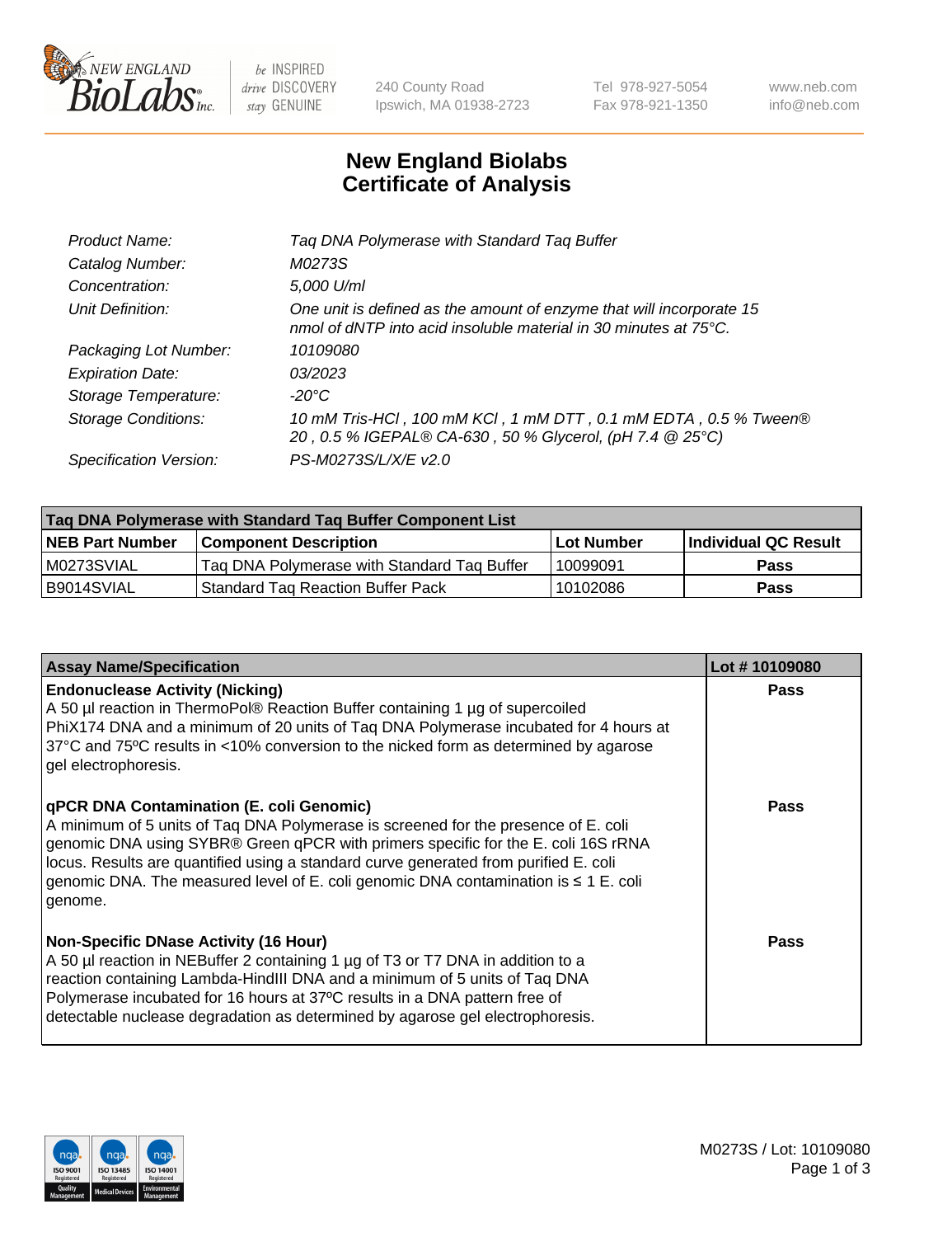

be INSPIRED drive DISCOVERY stay GENUINE

240 County Road Ipswich, MA 01938-2723 Tel 978-927-5054 Fax 978-921-1350

www.neb.com info@neb.com

| <b>Assay Name/Specification</b>                                                                                                                                                                                                                                                                                                                                  | Lot #10109080 |
|------------------------------------------------------------------------------------------------------------------------------------------------------------------------------------------------------------------------------------------------------------------------------------------------------------------------------------------------------------------|---------------|
| <b>Single Stranded DNase Activity (FAM-Labeled Oligo)</b><br>A 50 µl reaction in ThermoPol® Reaction Buffer containing a 10 nM solution of a<br>fluorescent internal labeled oligonucleotide and a minimum of 25 units of Taq DNA<br>Polymerase incubated for 30 minutes at 37°C and 75°C yields <10% degradation as<br>determined by capillary electrophoresis. | Pass          |
| PCR Amplification (5.0 kb Lambda DNA)<br>A 50 µl reaction in Standard Taq Reaction Buffer in the presence of 200 µM dNTPs and<br>0.2 µM primers containing 5 ng Lambda DNA with 1.25 units of Taq DNA Polymerase for<br>25 cycles of PCR amplification results in the expected 5.0 kb product.                                                                   | Pass          |
| <b>Phosphatase Activity (pNPP)</b><br>A 200 µl reaction in 1M Diethanolamine, pH 9.8, 0.5 mM MgCl2 containing 2.5 mM<br>p-Nitrophenyl Phosphate (pNPP) and a minimum of 100 units Taq DNA Polymerase<br>incubated for 4 hours at 37°C yields <0.0001 unit of alkaline phosphatase activity<br>as determined by spectrophotometric analysis.                      | Pass          |
| <b>Protein Purity Assay (SDS-PAGE)</b><br>Taq DNA Polymerase is ≥ 99% pure as determined by SDS-PAGE analysis using Coomassie<br>Blue detection.                                                                                                                                                                                                                 | <b>Pass</b>   |
| <b>RNase Activity (Extended Digestion)</b><br>A 10 µl reaction in NEBuffer 4 containing 40 ng of a 300 base single-stranded RNA<br>and a minimum of 1 µl of Taq DNA Polymerase is incubated at 37°C. After incubation<br>for 16 hours, >90% of the substrate RNA remains intact as determined by gel<br>electrophoresis using fluorescent detection.             | Pass          |

This product has been tested and shown to be in compliance with all specifications.

One or more products referenced in this document may be covered by a 3rd-party trademark. Please visit <www.neb.com/trademarks>for additional information.